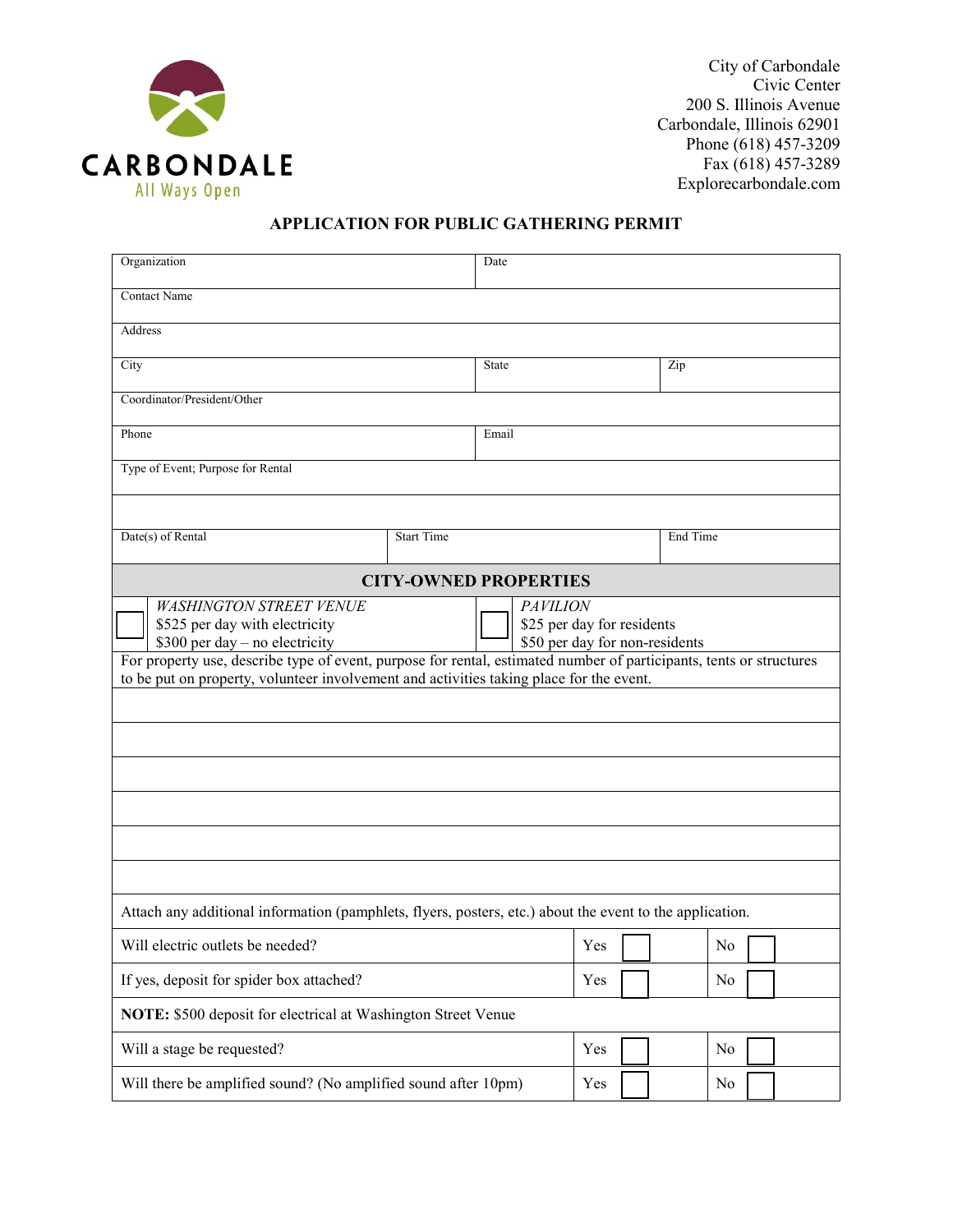| Will the event include fundraising activities?                                                                                                                                                    | Yes            | N <sub>0</sub> |  |  |  |  |  |
|---------------------------------------------------------------------------------------------------------------------------------------------------------------------------------------------------|----------------|----------------|--|--|--|--|--|
| Will Vendors be on property at event?                                                                                                                                                             | Yes            | N <sub>0</sub> |  |  |  |  |  |
| NOTE: Insurance naming the City as additionally Insured will be required for all Vendors.                                                                                                         |                |                |  |  |  |  |  |
| Insurance naming the City of Carbondale as additionally insured<br>attached?                                                                                                                      | Yes            | No             |  |  |  |  |  |
| Copy of event layout attached?                                                                                                                                                                    | Yes            | N <sub>0</sub> |  |  |  |  |  |
| Street closure required?                                                                                                                                                                          | Yes            | No             |  |  |  |  |  |
| SIU Registered Student Organizations will be required to submit SIU approved off-site event paperwork                                                                                             |                |                |  |  |  |  |  |
| PORTION BELOW APPLIES ONLY TO APPROVED COMMUNITY ORGANIZATIONS                                                                                                                                    |                |                |  |  |  |  |  |
| Will alcohol be permitted at event?                                                                                                                                                               | Yes            | N <sub>0</sub> |  |  |  |  |  |
| <b>ALCOHOL DETAILS</b>                                                                                                                                                                            |                |                |  |  |  |  |  |
| Will there be alcohol sales in the event area?                                                                                                                                                    | Yes            | N <sub>0</sub> |  |  |  |  |  |
| If yes, will applicant be applying for a Special Event Liquor License?                                                                                                                            | Yes            | N <sub>0</sub> |  |  |  |  |  |
| If yes, application for a Class F License must be submitted to the City Clerk's Office.                                                                                                           |                |                |  |  |  |  |  |
| <b>OR</b>                                                                                                                                                                                         |                |                |  |  |  |  |  |
| Will a licensed retailer conduct sales by requesting a Special Use<br>License?                                                                                                                    | No             |                |  |  |  |  |  |
| If yes, letter requesting a Special Use License must be submitted at least 30 days in advance of event.                                                                                           |                |                |  |  |  |  |  |
| NOTE: State License/Permit and a Certificate of Dram Shop Insurance will be required following approval.                                                                                          |                |                |  |  |  |  |  |
| If no, is applicant seeking a Fair Days request to allow attendees to<br>bring and consume their own alcohol?                                                                                     | N <sub>0</sub> |                |  |  |  |  |  |
| If yes, this application will serve as a Fair Days request for the City Council's consideration. This request requires<br>the passage of a Resolution                                             |                |                |  |  |  |  |  |
| <b>SPACE IS NOT RESERVED UNTIL ALL APPROVALS HAVE BEEN OBTAINED</b>                                                                                                                               |                |                |  |  |  |  |  |
| The applicant hereby indemnifies the City from any and all injuries and/or damages which may arise out of any<br>event or occurrence in connection with the sponsored activities to be performed. |                |                |  |  |  |  |  |
| Submitted by:<br>Title                                                                                                                                                                            | Date           |                |  |  |  |  |  |
| NOTE: Application must be signed by recognized representative or organization requesting permit.                                                                                                  |                |                |  |  |  |  |  |